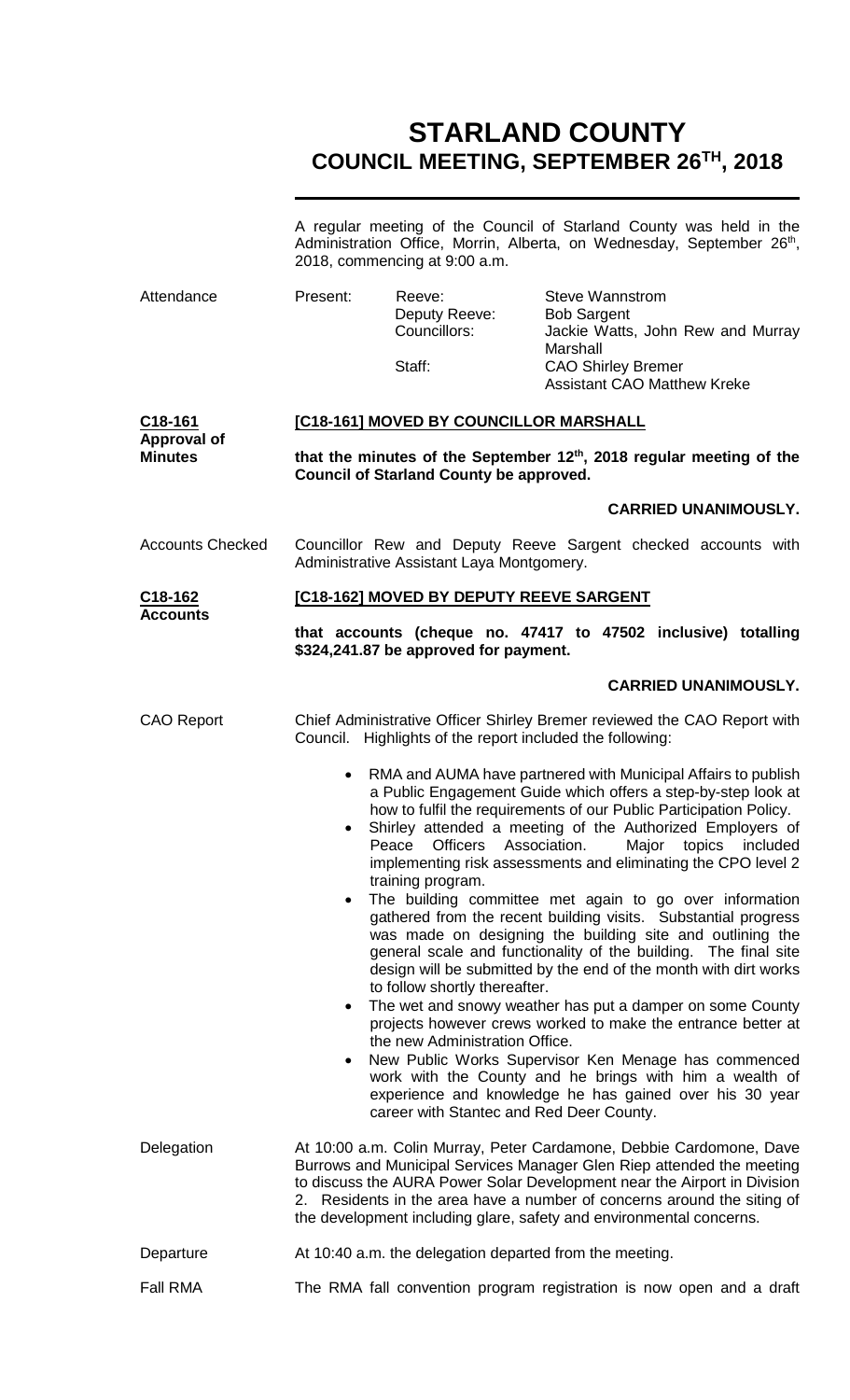| Conference                                                       | agenda was distributed to Councillors. Final numbers for spouses are<br>needed by the end of the week.                                                                                                                                                                                                                                                                                                                                                                                                                                                                                                                                                                                                                                                                                                                                                                                                                                                                                                                                                                |  |  |  |
|------------------------------------------------------------------|-----------------------------------------------------------------------------------------------------------------------------------------------------------------------------------------------------------------------------------------------------------------------------------------------------------------------------------------------------------------------------------------------------------------------------------------------------------------------------------------------------------------------------------------------------------------------------------------------------------------------------------------------------------------------------------------------------------------------------------------------------------------------------------------------------------------------------------------------------------------------------------------------------------------------------------------------------------------------------------------------------------------------------------------------------------------------|--|--|--|
| <b>MSI Reporting</b>                                             | Confirmation of the submission of Starland County's 2017 Municipal<br>Sustainability Initiative Capital Grant Statement of Funding<br>and<br>Expenditures was received from Municipal Affairs.                                                                                                                                                                                                                                                                                                                                                                                                                                                                                                                                                                                                                                                                                                                                                                                                                                                                        |  |  |  |
| PW Report                                                        | At 11:00 a.m. Public Works Supervisor Ken Menage and Assistant Public<br>Works Supervisor Colby Black attended the meeting and reviewed the<br>Public Works Report with Council. Highlights of his report included the<br>following:                                                                                                                                                                                                                                                                                                                                                                                                                                                                                                                                                                                                                                                                                                                                                                                                                                  |  |  |  |
|                                                                  | • The PW crew have been doing hamlet clean ups, building<br>approaches, bridge maintenance, weed whipping county rail<br>lines and hauling scrap metal.<br>Gary, Thomas and Kevin have been doing regular maintenance<br>$\bullet$<br>on the County's heavy duty equipment while setting up the rock<br>picker and mulcher and CVIPs as required.<br>Buck continues with regular maintenance on the county light duty<br>$\bullet$<br>fleet and CVIPs as required.<br>Gradermen have been maintaining gravel roads and working<br>$\bullet$<br>with the gravel program.<br>Colby has been doing shop tours, bridge inspections, paperwork,<br>$\bullet$<br>checking on road complaints and cleaning out Al's office.                                                                                                                                                                                                                                                                                                                                                  |  |  |  |
| Departure                                                        | At 12:00 p.m. Ken and Colby departed from the meeting.                                                                                                                                                                                                                                                                                                                                                                                                                                                                                                                                                                                                                                                                                                                                                                                                                                                                                                                                                                                                                |  |  |  |
| Delegation                                                       | At 1:30 p.m. Al Kemmere, Lindsay Mickanuck, Craig Pettigrew, Paul<br>McLauchlin, and Duane Gladden of RMA Business Services and Municipal<br>Services Manager Glen Riep attended the meeting to discuss the insurance<br>claim for the old Administration Building in Morrin. RMA Insurance is still<br>waiting for all clear in order to perform a full engineering assessment and<br>arrive at a final replacement value.                                                                                                                                                                                                                                                                                                                                                                                                                                                                                                                                                                                                                                           |  |  |  |
| Departure                                                        | At 2:30 p.m. the RMA delegation departed from the meeting.                                                                                                                                                                                                                                                                                                                                                                                                                                                                                                                                                                                                                                                                                                                                                                                                                                                                                                                                                                                                            |  |  |  |
| Municipal<br><b>Services Report</b>                              | Municipal Services Manager Riep attended the meeting and reviewed his<br>Municipal Services Report with Council. Highlights of his report included<br>the following:                                                                                                                                                                                                                                                                                                                                                                                                                                                                                                                                                                                                                                                                                                                                                                                                                                                                                                  |  |  |  |
|                                                                  | • The maintenance crew has been busy with cleaning up around<br>all our water valves and hydrants throughout the County. The<br>operations are mostly to help with identifying the location of<br>those facilities as well as creating a list of deficiencies.<br>There was a failure on several of our THM and Lead Sampling<br>$\bullet$<br>results taken earlier this month. The result was an exceedance<br>of the MAC levels in water samples. There are potentially a<br>number of causes of this and a new test following proper line<br>flushing has been submitted.<br>Beavers have caused significant damage to a number of trees<br>$\bullet$<br>along the river in the Starland Recreation Site. If the problem<br>persist Glen will look at obtaining a wildlife damage permit which<br>will allow the pests to be permanently disposed of.<br>Bearspaw Petroleum Ltd. has requested a variance to a previous<br>$\bullet$<br>road crossing agreement with respect to the conditional<br>requirement for casing on an underground pipeline installation. |  |  |  |
| C <sub>18</sub> -163<br><b>Road Crossing</b><br><b>Amendment</b> | <b>[C18-163] MOVED BY DEPUTY REEVE SARGENT</b><br>that Starland County amend the Road Crossing Agreement with                                                                                                                                                                                                                                                                                                                                                                                                                                                                                                                                                                                                                                                                                                                                                                                                                                                                                                                                                         |  |  |  |

**Bearspaw Petroleum dated May 18th, 2016 to alter part of Section 10 to remove the requirement for a steel casing underneath the road** 

**allowance.**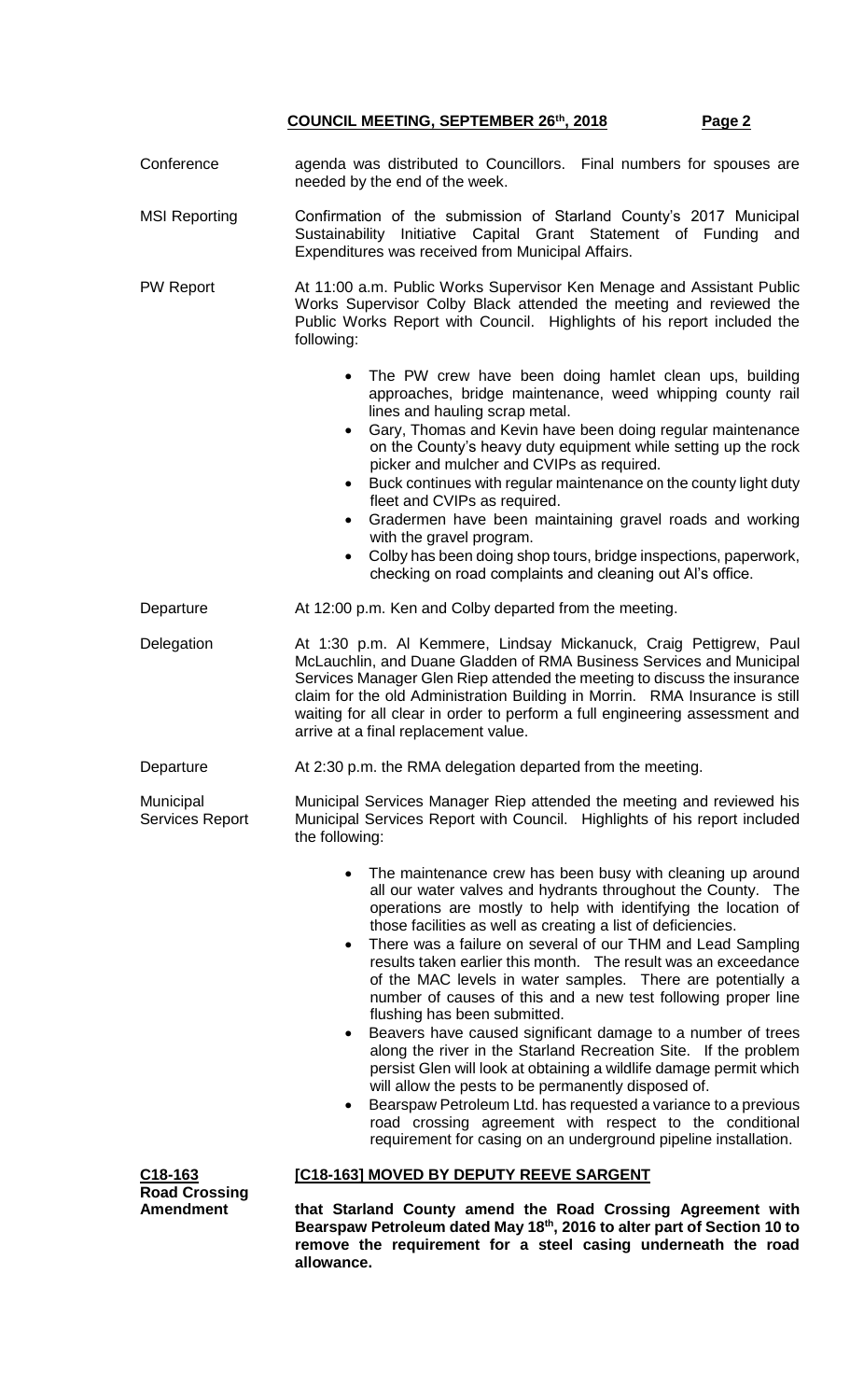## **CARRIED UNANIMOUSLY.**

| Departure                                                 | At 3:45 p.m. Glen departed from the meeting.                                                                                                                                                                                                                                                                                                                                                                   |                                                                                                                                                          |                                                                                                                                        |  |  |
|-----------------------------------------------------------|----------------------------------------------------------------------------------------------------------------------------------------------------------------------------------------------------------------------------------------------------------------------------------------------------------------------------------------------------------------------------------------------------------------|----------------------------------------------------------------------------------------------------------------------------------------------------------|----------------------------------------------------------------------------------------------------------------------------------------|--|--|
| Laneway<br>Snowplowing                                    | CAO Bremer reviewed Policy 320-13-1 with Council. The rates for laneway<br>and other plowing services have not been changed since 2014.                                                                                                                                                                                                                                                                        |                                                                                                                                                          |                                                                                                                                        |  |  |
| C18-164                                                   | [C18-164] MOVED BY DEPUTY REEVE SARGENT                                                                                                                                                                                                                                                                                                                                                                        |                                                                                                                                                          |                                                                                                                                        |  |  |
| Policy 320-13-1<br><b>Amendment</b>                       | that Policy 320-13-1 be amended to change the hourly rate charged in<br>Section three for snow removal other than laneways from \$90/hour to<br>\$120/hour with one hour now being the minimum charge for this<br>service.                                                                                                                                                                                     |                                                                                                                                                          |                                                                                                                                        |  |  |
|                                                           |                                                                                                                                                                                                                                                                                                                                                                                                                |                                                                                                                                                          | <b>CARRIED UNANIMOUSLY.</b>                                                                                                            |  |  |
| Amateur Team and<br>Recreation<br><b>Facilities Grant</b> | CAO Bremer reviewed with Council a copy of Policy 720-30 the Operational<br>Grants Policy, Policy 720-31 the Amateur Team Grants Policy and Policy<br>720-32 the Referee and Coaching Clinic Grants. As these policies have<br>not been updated in a number of years Councillors will be reviewing to<br>propose changes.                                                                                      |                                                                                                                                                          |                                                                                                                                        |  |  |
| <b>RMA Policy</b><br><b>Bulletins</b>                     | The Rural Municipalities of Alberta has released bulletins updating<br>members on the Livestock Tax Deferral Program and the AGLC Special<br>Event Policy. Starland County is not currently included in the eligible areas<br>for the Livestock Program while the AGLC is requesting stakeholder input<br>for potential amendments to their Special Event policy.                                              |                                                                                                                                                          |                                                                                                                                        |  |  |
| Delia Historical<br>Museum                                | An invitation was received from the Delia and District Historical Society for<br>Councillors and Staff to attend the unveiling of the Violet Barss recognition<br>sign at the Delia Museum at 11:30 a.m. on Saturday, October 13th. They<br>are also requesting that a member of Council be present as part of the<br>ceremony. Deputy Reeve Sargent suggested that the County pay for lunch<br>for the event. |                                                                                                                                                          |                                                                                                                                        |  |  |
| Committee<br>Reports                                      | Each of the Councillors present briefly reported on the various committees<br>to which they are appointed.                                                                                                                                                                                                                                                                                                     |                                                                                                                                                          |                                                                                                                                        |  |  |
| Council<br>Communications                                 | <b>Council Communications:</b>                                                                                                                                                                                                                                                                                                                                                                                 |                                                                                                                                                          |                                                                                                                                        |  |  |
|                                                           | i)<br>RCMP Drumheller re: Mayor's Report<br>ii)<br>Marigold Library re: 2019 Budget Estimates<br>iii)<br>Insight into Government<br>Rural Municipalities of Alberta<br>iv)<br>Contact Newsletter (1 Issue)                                                                                                                                                                                                     |                                                                                                                                                          |                                                                                                                                        |  |  |
| Accounts                                                  | Accounts - see prior motion.                                                                                                                                                                                                                                                                                                                                                                                   |                                                                                                                                                          |                                                                                                                                        |  |  |
|                                                           | STEWART, KIM                                                                                                                                                                                                                                                                                                                                                                                                   | CK# 47417                                                                                                                                                | 280.00                                                                                                                                 |  |  |
|                                                           | <b>Sub-Total:</b>                                                                                                                                                                                                                                                                                                                                                                                              |                                                                                                                                                          | \$<br>280.00                                                                                                                           |  |  |
|                                                           | A.H. GRADER SERVICE LTD.<br>A&D HARPER TIRE (1979) LTD.<br><b>ADVANTAGE VM CORP</b><br>AIR LIQUIDE CANADA HEAD OFFICE<br><b>AMHSA</b><br>ALLIED DISTRIBUTORS DRUM LTD.<br>ALTAGAS UTILITIES INC.<br>ATCO ELECTRIC LTD.<br>ATCO STRUCTURES & LOGISTICS LTD. CK# 47426<br><b>BARRON, FRANCIS</b><br><b>BIG COUNTRY GAS CO-OP</b><br>BREMER, SHIRLEY J.<br>BURT, EDWIN L.                                         | CK# 47418<br>CK# 47419<br>CK# 47420<br>CK# 47421<br>CK# 47422<br>CK# 47423<br>CK# 47424<br>CK# 47425<br>CK# 47427<br>CK# 47428<br>CK# 47429<br>CK# 47430 | 6,237.00<br>118.65<br>9,082.24<br>73.31<br>983.60<br>1,702.90<br>417.60<br>42.41<br>9,870.00<br>1,169.00<br>208.58<br>206.45<br>150.00 |  |  |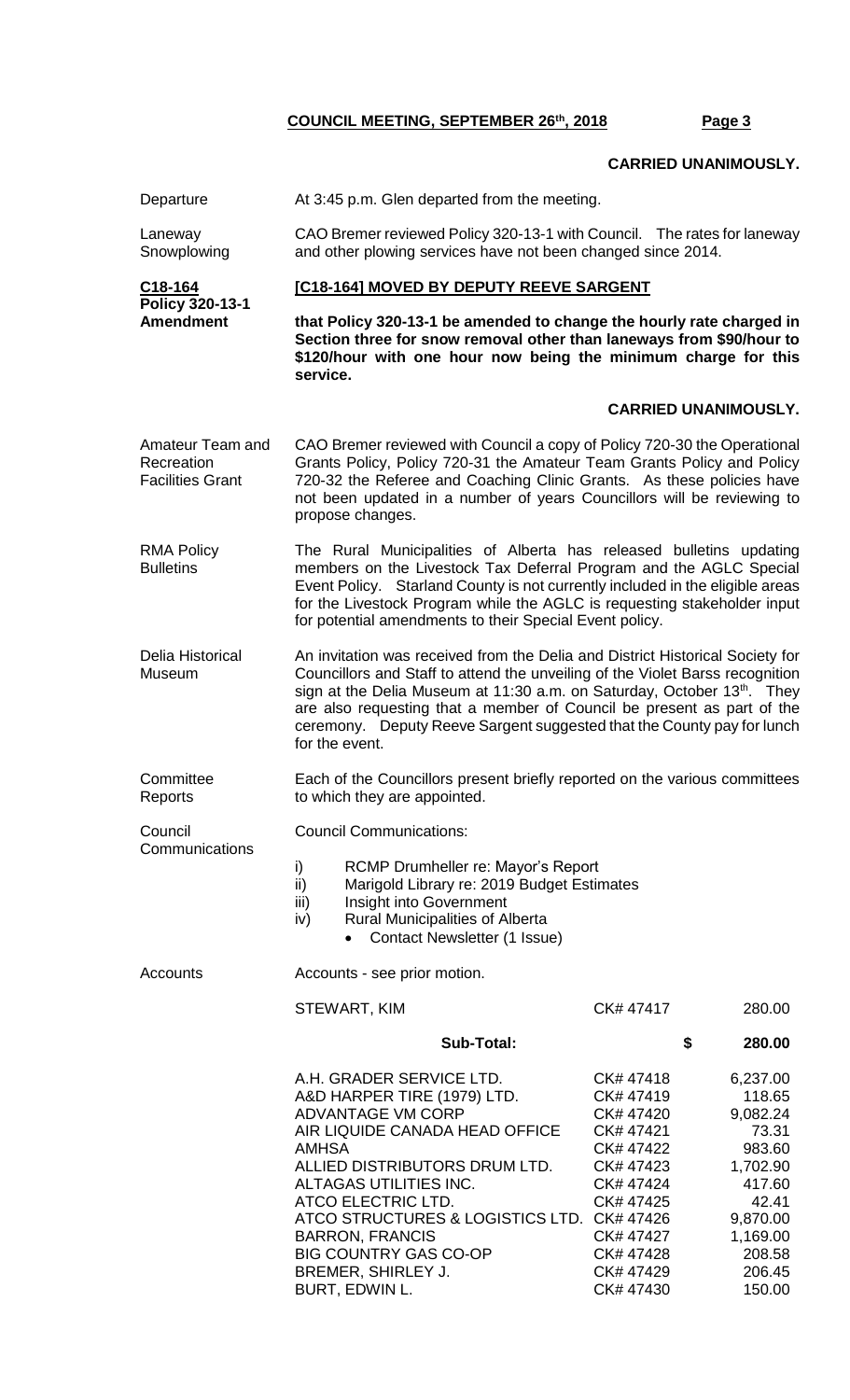| CENTRAL ALBERTA HAY CENTRE                | CK# 47431 | 770.07    |
|-------------------------------------------|-----------|-----------|
| <b>CITY OF LACOMBE</b>                    | CK# 47432 | 25.00     |
| <b>COMMUNICATIONS GROUP RED DEER</b>      | CK# 47433 | 1,291.50  |
| <b>DIGITAL CONNECTION OFFICE</b>          | CK# 47434 | 1,542.56  |
| <b>DIGITEX CANADA INC.</b>                | CK# 47435 | 43,269.45 |
|                                           |           |           |
| DR HYDROVAC                               | CK# 47436 | 5,517.75  |
| DRUM WIRELESS LTD.                        | CK# 47437 | 1,023.96  |
| DRUMHELLER CHRYSLER LTD.                  | CK# 47438 | 118.78    |
| EAST CENTRAL GAS CO-OP LTD.               | CK# 47439 | 116.93    |
| <b>ECS SAFETY SERVICES LTD.</b>           | CK# 47440 | 366.99    |
| <b>ENMAX</b>                              |           |           |
|                                           | CK# 47441 | 6,553.70  |
| <b>EVOLVE SURFACE STRATEGIES INC.</b>     | CK# 47442 | 1,138.12  |
| FAMILY & COMMUNITY SUPPORT SERV CK# 47443 |           | 346.00    |
| FRANK FLAMAN SALES LTD.                   | CK# 47444 | 718.33    |
| <b>FRESON BROS DRUMHELLER</b>             | CK# 47445 | 535.99    |
|                                           |           |           |
| <b>GOLDEN WEST BROADCASTING</b>           | CK# 47446 | 819.00    |
| <b>HANNA BUILDING SUPPLIES</b>            | CK# 47447 | 24.76     |
| HENRY KROEGER REGIONAL WATER              | CK# 47448 | 197.17    |
| HI-WAY 9 EXPRESS LTD.                     | CK# 47449 | 247.13    |
| HODGE BROTHERS TRUCKING LTD.              | CK# 47450 | 2,646.00  |
| HUTTERIAN BRETHREN OF CRAIGMYLE CK# 47451 |           |           |
|                                           |           | 2,595.00  |
| <b>JACK FENCING</b>                       | CK# 47452 | 3,927.00  |
| KINDERWATER, DUSTIN S                     | CK# 47453 | 525.00    |
| <b>KOUSTRUP, EGAN</b>                     | CK# 47454 | 492.24    |
| KUHL TUF WEAR LTD.                        | CK# 47455 | 157.50    |
|                                           | CK# 47456 | 495.00    |
| LINDE, EILEEN & GARITH                    |           |           |
| LAPP                                      | CK# 47457 | 24,778.60 |
| <b>LOOKER OFFICE EQUIPMENT</b>            | CK# 47458 | 1,215.90  |
| <b>LOOMIS EXPRESS</b>                     | CK# 47459 | 70.33     |
| MARSHALL, MURRAY                          | CK# 47460 | 473.60    |
| MPE ENGINEERING LTD.                      | CK# 47461 | 51,126.61 |
| <b>NETAGO</b>                             | CK# 47462 | 420.00    |
|                                           | CK# 47463 |           |
| NORLIE, LARRY A.                          |           | 2,225.00  |
| <b>OLD MACDONALD KENNELS</b>              | CK# 47464 | 589.05    |
| PEOPLES, CHRISTOPHER G                    | CK# 47465 | 733.85    |
| PETTY CASH                                | CK# 47466 | 425.55    |
| PRINTER WORLD INTERNATIONAL               | CK# 47467 | 902.58    |
| <b>PRONGHORN CONTROLS</b>                 | CK# 47468 | 1,394.10  |
| PUROLATOR INC.                            | CK# 47469 | 88.51     |
| PUROLATOR INC.                            | CK# 47470 | 33.43     |
|                                           |           |           |
| RECEIVER GENERAL OF CANADA                | CK# 47471 | 55,619.85 |
| REW, JOHN                                 | CK# 47472 | 886.45    |
| REW, REGINALD S. & KATHRYN                | CK# 47473 | 11,698.00 |
| <b>RIEP, GLEN</b>                         | CK# 47474 | 1,383.90  |
| <b>RMA FUEL</b>                           | CK# 47475 | 31,776.79 |
| <b>SANITEC</b>                            | CK# 47476 | 1,131.17  |
| <b>SARGENT, ROBERT</b>                    | CK# 47477 | 267.09    |
|                                           |           |           |
| SHRED-IT INTERNATIONAL ULC                | CK# 47478 | 575.61    |
| SITEONE LANDSCAPING SUPPLY, LLC           | CK# 47479 | 620.77    |
| STANTEC CONSULTING LTD.                   | CK# 47480 | 4,354.04  |
| STEWART, KIM                              | CK# 47481 | 60.00     |
| TANAS CONCRETE INDUSTRIES LTD.            | CK# 47482 | 751.81    |
| TELUS COMMUNICATIONS INC.                 | CK# 47483 | 401.40    |
|                                           |           |           |
| TELUS MOBILITY INC.                       | CK# 47484 | 1,409.04  |
| <b>TRENCHLESS</b>                         | CK# 47485 | 4,589.55  |
| TUMBLEWEEDS PRINT & SIGN SHOP             | CK# 47486 | 220.50    |
| <b>UNIFIED ALLOYS</b>                     | CK# 47487 | 3,654.98  |
| UNIVERSITY OF CALGARY                     | CK# 47488 | 100.00    |
| <b>VILLAGE OF DELIA</b>                   | CK# 47489 | 178.00    |
| <b>VILLAGE OF MORRIN</b>                  | CK# 47490 | 850.00    |
|                                           |           |           |
| <b>WANNSTROM, STEVE</b>                   | CK# 47491 | 2,361.90  |
| <b>WARWICK PRINTING CO. LTD</b>           | CK# 47492 | 447.43    |
| <b>WASTE MANAGEMENT OF CANADA</b>         | CK# 47493 | 980.21    |
| <b>WATER PURE &amp; SIMPLE</b>            | CK# 47494 | 44.00     |
| <b>WATTS, JACKIE</b>                      | CK# 47495 | 274.93    |
|                                           |           |           |